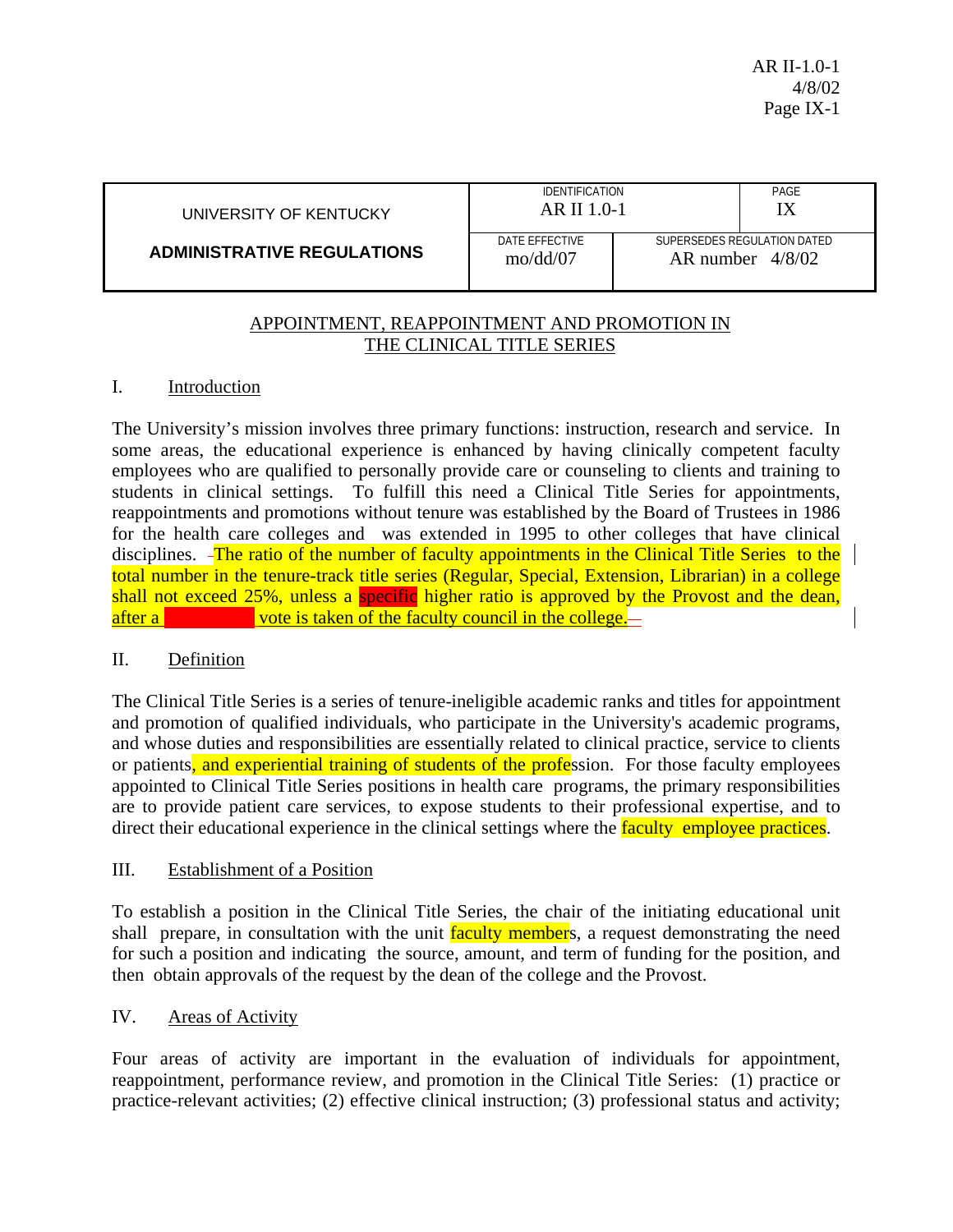and, (4) ability to generate practice funds, if applicable for the position and as established in the position request. No University General Funds will be used to fully or partially support the workload of a faculty employee in the Clinical Title Series positions, except as approved for exemption by the Provost on a position-by-position basis.

## V. Academic Ranks, Titles, and Criteria

A. The academic ranks and related titles in the Clinical Title Series shall be: (1) Clinical Instructor; (2) Assistant Clinical Professor; (3) Associate Clinical Professor; and (4) Clinical Professor. Appointees in the Clinical Title Series shall be subject to annual performance review.

B. All appointments, reappointments and promotions shall be decided on the basis of merit and as evidenced in the above areas in which activity may be regularly assigned. Evidence of professional qualifications consists of (1) educational attainment and (2) professional accomplishment. Evidence in the second area of activity consists primarily of effective clinical instruction. Professional status and activity emphasizes clinical recognition. Evidences for professional status and activity are described under the Regular Title Series (AR II-1.0-1.V.A.3). Although it is not feasible to specify exact criteria for evaluating the credentials of an individual for appointment, reappointment or promotion to any one particular rank in the Clinical Title Series, the following criteria provide guidance for evaluators:

# 1. Clinical Instructor

In order to qualify for appointment or reappointment to Clinical Instructor, a candidate shall (a) hold the terminal degree or other professional certification relevant to the clinical area (the latter shall be expressly identified in the position description  $-$ request), (b) demonstrate clinical competence, (c) hold a license to practice in the discipline, and (d) have the potential for significant professional growth in the clinical area, and contribution in the areas of clinical and experiential practice and instruction in an experiential setting.

# 2. Clinical Assistant Professor

In order to qualify for appointment, reappointment or promotion to Clinical Assistant Professor, a candidate shall meet the qualifications of Clinical Instructor, and in addition must both have a terminal degree (as determined by the profession) and provide evidence appropriate to the profession of recognition at least at the local level. The requirement for a terminal degree at this rank of Assistant Professor, for exceptional professionals with a national reputation as being among the best in their field, may be waived upon (i) the positive majority vote of the tenured and tenure-eligible faculty in the educational unit who are at or above the rank of Assistant Professor, (ii) the positive recommendations of the unit administrator and college dean, (iii) the positive recommendation of the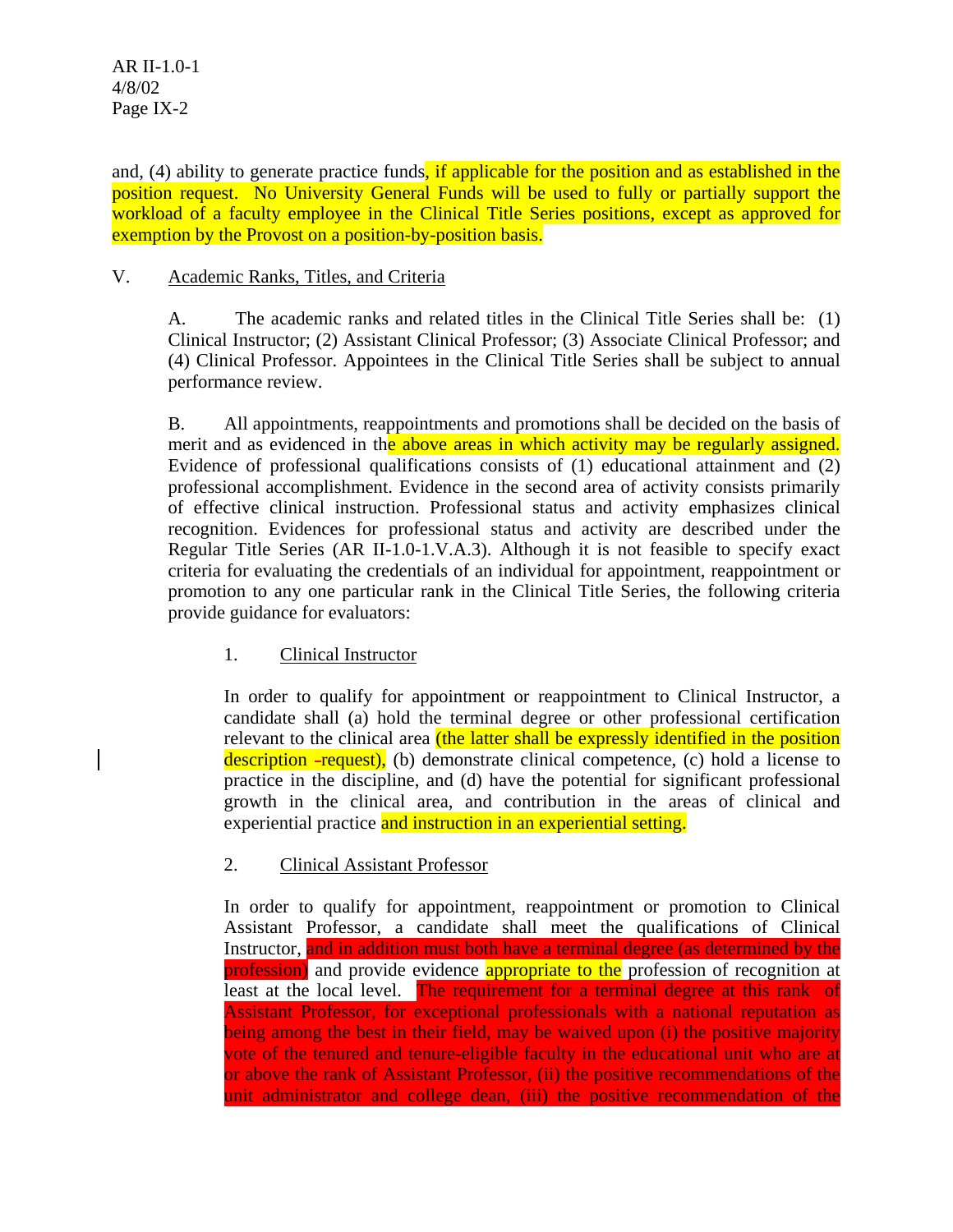## appropriate Academic Area Advisory Committee, and the approval of the Provost.

# 3. Clinical Associate Professor

In order to qualify for appointment, reappointment or promotion to Clinical Associate Professor, a candidate shall meet the qualifications of Clinical Assistant Professor and have exercised substantial commitments in practice and clinical instruction. The individual appointed or promoted to this rank shall have demonstrated creative contributions to the instructional and clinical service programs of the University or comparable institution, documented with evidences appropriate to the field of assignment. The individual also shall have earned regional recognition as a clinician.

# 4. Clinical Professor

In order to qualify for appointment, reappointment or promotion to Clinical Professor, a candidate shall meet the qualifications of Clinical Associate Professor and provide evidence to demonstrate that in the opinion of colleagues and administrators the individual is an outstanding practitioner. Regional, and perhaps national, recognition has been accorded the individual and beyond that, excellence in areas of emphasis has been achieved and appropriately documented with evidences appropriate to these areas.

# VI. Procedures for Appointment, Reappointment and Promotion

A. Procedures for appointment, reappointment and promotion to academic ranks related to approved positions in the Clinical Title Series are the same as those for the tenure-eligible title series (refer to the combined AR), except that faculty employees of the Clinical Title Series shall be consulted on a departmental or divisional basis as appropriate about appointment, reappointment and promotion to academic ranks equal to or below their own.

B. The procedure by which an appointee in the Clinical Title Series may be proposed, recommended, and approved for associate membership in the Graduate Faculty is the same as that for an appointee of the tenure-eligible title series (GR VII.A.3.(a)) . Clinical Title Series members shall not direct graduate theses and dissertations, but they may serve on thesis and dissertation committees and such other committees as are appointed by the Dean of the Graduate School.

C. If the appointment of a faculty employee is changed from the Clinical Title Series to one of the tenure-eligible title series through proper administrative channels and after following the established procedures for the tenure-eligible title series, years of service while on appointment in the Clinical Title Series shall not be considered in the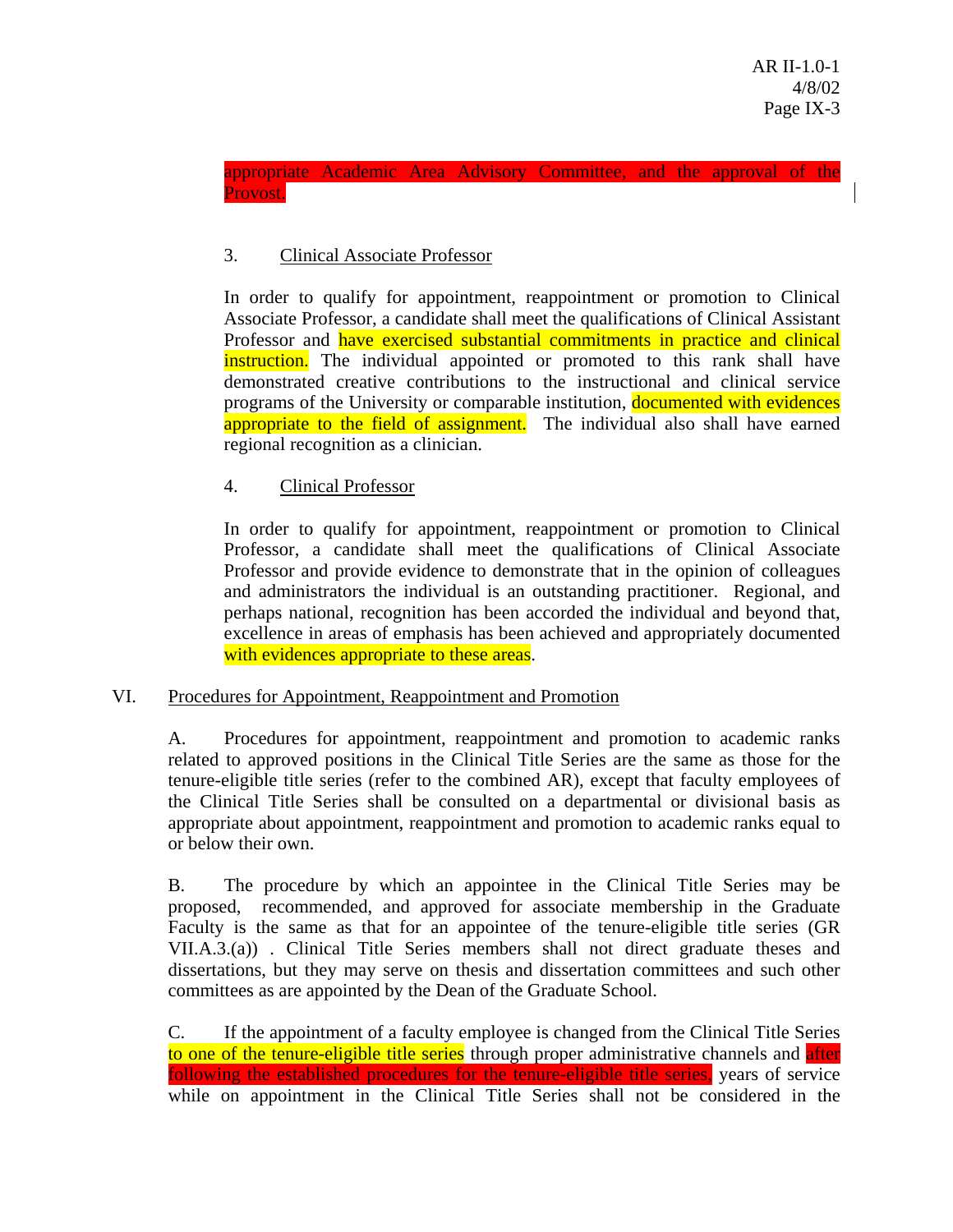determination of the probationary period related to the appointment of the faculty employee in the tenure-eligible title series.

## VII. Terms of Appointment

A Clinical Instructor shall be appointed for a specific term, not to exceed three years or, if for a lesser period of time, the period of funding from clinical practice, contracts, grants, or other approved<sup>\*</sup> sources. A Clinical Assistant Professor, a Clinical Associate Professor, or Clinical Professor shall be appointed for a term not to exceed five years or, if for a lesser period of time, the period of funding from clinical practice, contracts, grants, or other **approved** sources. A faculty employee may be reappointed in the Clinical Title Series for one or more additional terms, contingent upon continuity of **approved** funding and the individual's performance and accomplishments.

\* As allowed under the exemption provided in the section on V "Areas of Activity" above.

### VIII. Conditions of Employment

A. A faculty employee on appointment in the Clinical Title Series is eligible for all benefits of the Regular Title Series, except tenure and sabbatical leave. University contributions toward retirement, social security, and insurance benefits for the faculty employee shall be covered through clinical practice, contracts, grants, or other **approved** sources which provide support for the individual's position.

B. Faculty membership, with or without voting privileges, may be extended to an appointee in this series by the faculty members of the educational unit to which the individual is assigned (GR VII.A.6). However, a faculty employee on appointment in the Clinical Title Series shall not be consulted about nor be eligible to vote on matters relating to faculty appointment, retention, and promotion in the tenure-eligible title series.

 Individuals appointed in this title series shall not have regularly assigned duties in University service (see "Areas of Activity" above). However, faculty employees appointed in this title series who have been extended the privilege of membership in the college faculty body (GR VII.A.4) may be elected to serve in the University Senate. Individuals appointed in the Clinical Title Series shall not occupy more than 25% of the University Senate seats allocated to a college, nor be calculated as more than 25% of the faculty employees of a college in the apportionment of University Senate seats among the colleges.

## IX. Reporting

The Office of the Provost shall maintain a record of the number of faculty employees on appointment in the Clinical Title Series for each college, including any exemptions granted pursuant to this Administrative Regulation. The Provost shall provide to the University Senate